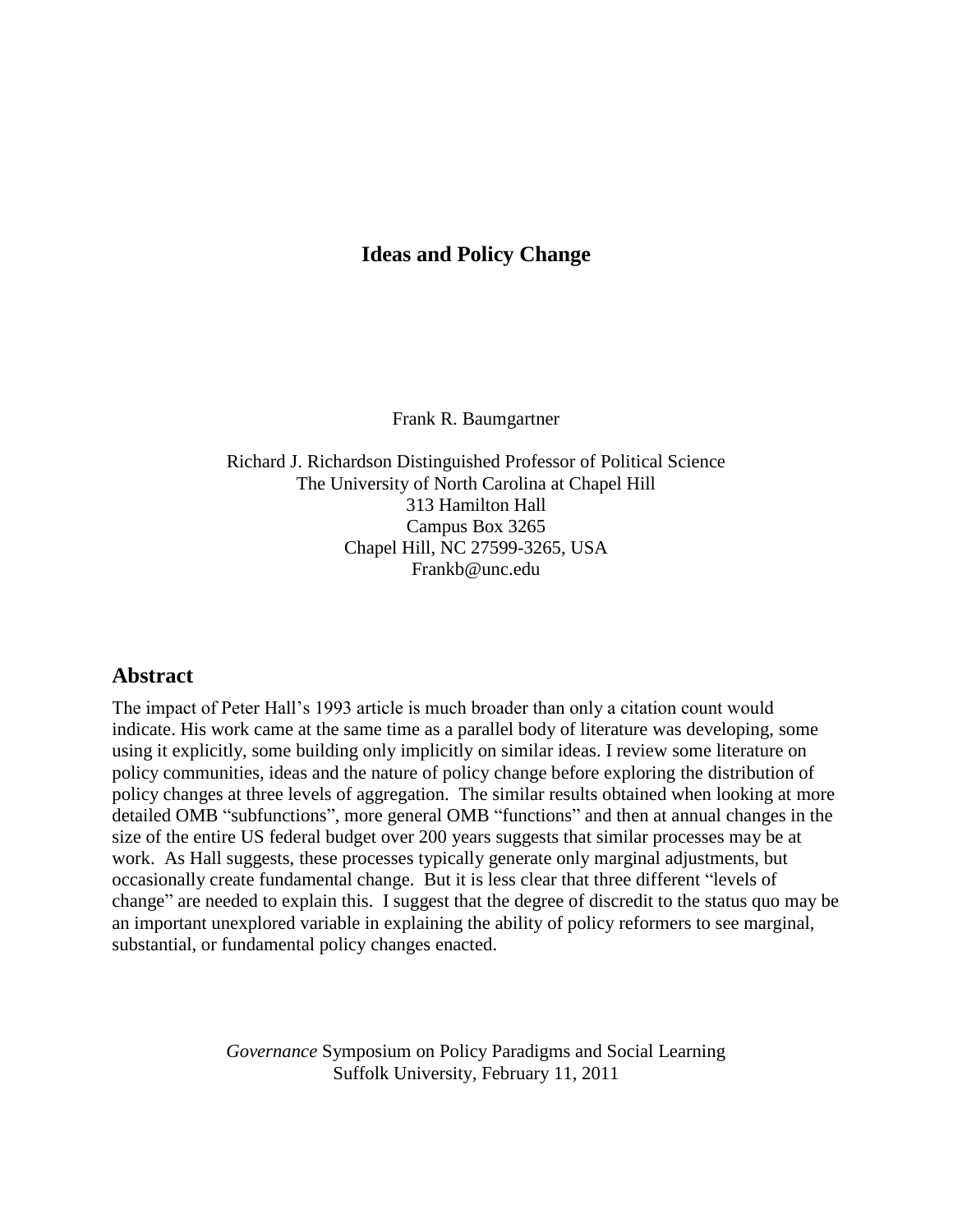## **Studying Public Policy and Policy Change**

Peter Hall"s 1993 article on policy paradigms refers to Hugh Heclo"s assessment that "policymaking is a form of collective puzzlement on society's behalf" (1974, 305–6). Re-reading the article after almost twenty years is a pleasure as it takes me back to many ideas that were percolating at that time and these affected me seemingly in the same ways as they affected Peter.

I will focus on several related ideas before exploring one of them in greater depth. Most of the ideas I focus on here relate to ideas firmly in the original article but at the end I try to provoke by going into detail on an element of Peter"s analysis that could perhaps be explained in multiple ways and I propose a particular way of considering it. I will focus on: the role of policy communities; ideas; characterizations of policy change and in particular commonalities between Peter"s work and subsequent work on punctuated equilibrium; and finally discuss alternative perspectives on the three levels of change that Peter discusses in his original article. In the last section I make reference to some statistical evidence drawn from my own current work but the rest of the paper is purely reflective (perhaps indulgently so).

## **Policy Communities**

In the 1980s there was significant scholarly enthusiasm about the power of "political elites" in a different way than these had been considered in previous periods. Peter's focus on policy paradigms and ideas as driving forces of policy change as opposed to state-led theories reflects this orientation as well, and it was the one with which I was imbued most deeply in graduate school. In fact, several of us contributed a special issue to *Governance* (1989, volume 2 issue 1) on "Policy Communities as Global Phenomena," a project cited in Hall"s 1993 article. In his introduction to this issue, Jack L. Walker, Jr. wrote: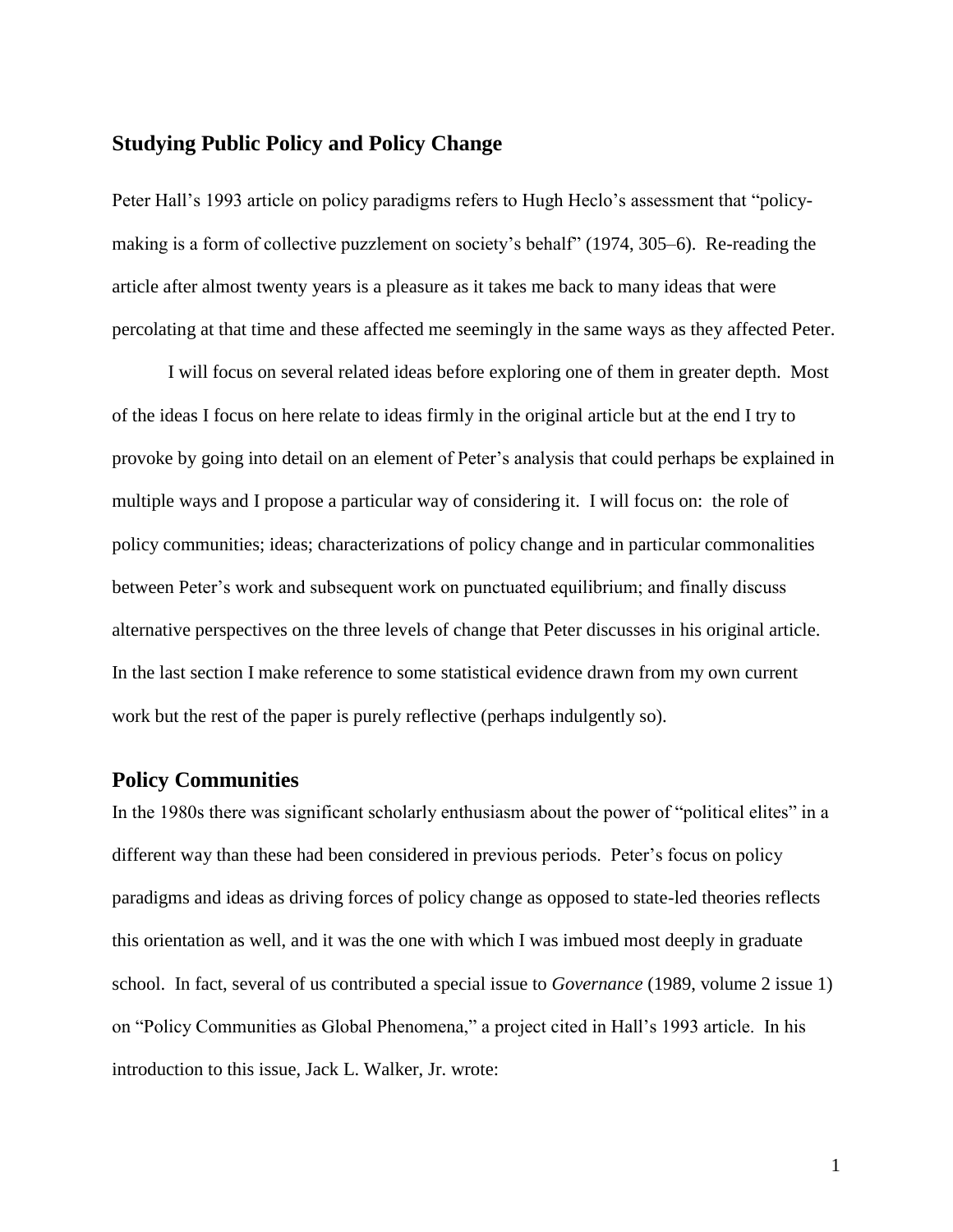The articles in this collection all concern one important aspect of this fundamental process … – the development of para-bureaucratic communities of policy specialists based within and without the formal institutions of government, and their relations with the central political leaders of their countries. The articles concern the sources of creativity in society, and they try to trace the channels through which the ideas of those with specialized knowledge filter into the policy-making process and eventually become the basis for reform (Walker 1989, 2).

Viewing bureaucrats as "sources of creativity" seemed a new thing at the time. Hugh Heclo was far from the only scholar to travel far and wide to interview members of these various policy communities to understand the processes by which ideas were translated into policy (see for example Heclo 1974, 1978; Putnam 1976; Walker 1977, 1989; Anton 1980; Eldersveld, Kooiman, and van der Tak 1981; Aberbach Rockman and Putnam 1981; Kingdon 1984; Hall 1986, 1989, 1993; Baumgartner 1989a 1989b; Campbell et al. 1989) . The focus was on forces outside of political parties and elections that could be the cause of social change. And the surprise answer was that bureaucrats could be interesting. The focus on communities of experts, rather than particular agencies or institutional positions, was an important shift in focus in comparative politics and one that brought together scholars studying processes in many disparate countries (for example our special issue of *Governance* included papers on labor policy in Yugoslavia, economic policy in Maoist China, nuclear power in France, and social policy in Japan).

While the literature on policy communities grew out of an older US-based literature on policy subsystems which first noted the informal but recurring relations among those inside and outside of government who share expertise on a particular domain of public policy, it differed

2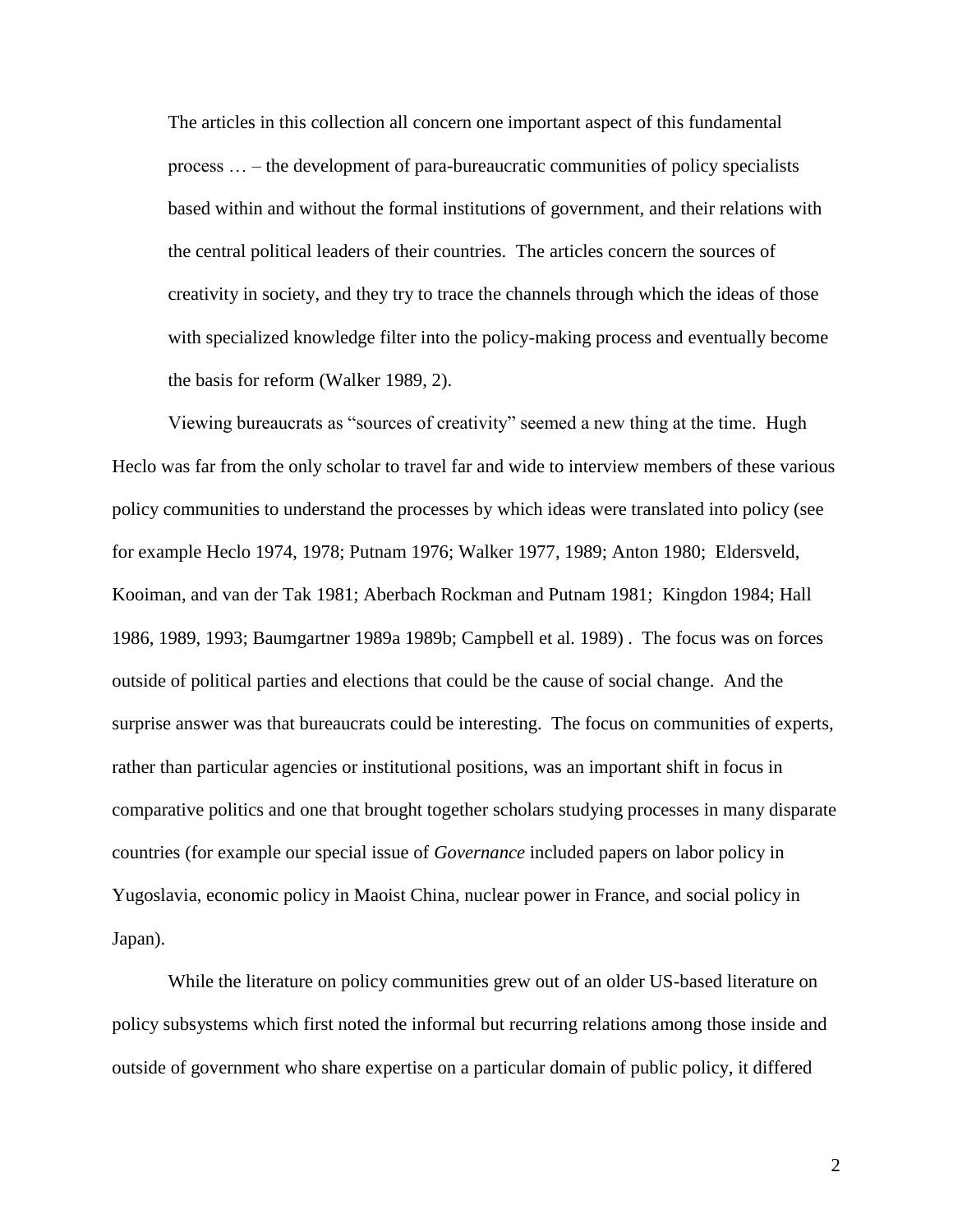from the literature on iron-triangles, policy whirlpools, and the like because it placed its emphasis not so much on the shared economic interests than various elements of an "iron triangle" might share, but rather on the ideas and shared world-views that identified the members of a single policy community.

### **Ideas**

Shared professional norms and ways of thinking are the glue that hold together a policy community, and ideas are at the core of Hall"s explanation of policy change. When ideas are widely shared by an entire policy community they can be called a paradigm. Some policy communities may well be dominated by a single paradigm; others may see competition; and others may see the replacement of one dominant paradigm by another. Other authors in our present symposium are exploring the politics of ideas in great detail and so I will not emphasize this. But of course the role of a policy community cannot be understood separately from that of the idea(s) that hold it together. I have written recently (with others) about the sticky nature of ideas within policy communities: reframing an issue is not very easy because other experts within the community typically have strong attachments to the status-quo definition of the issue (see Baumgartner et al. 2009).

## **The Nature of Policy Change**

Ideas and paradigms are not the focus of Hall"s 1993 article; policy change is the focus. He writes: "How do the ideas behind policy change course? Is the process of social learning relatively incremental, as organization theory might lead us to expect, or marked by upheaval and the kind of 'punctuated equilibrium' that often applies more generally to political change" (1993, 277). Hall is therefore one of the first scholars to focus on the full distribution of policy change, including the stability that normally characterizes it as well as the dramatic bursts of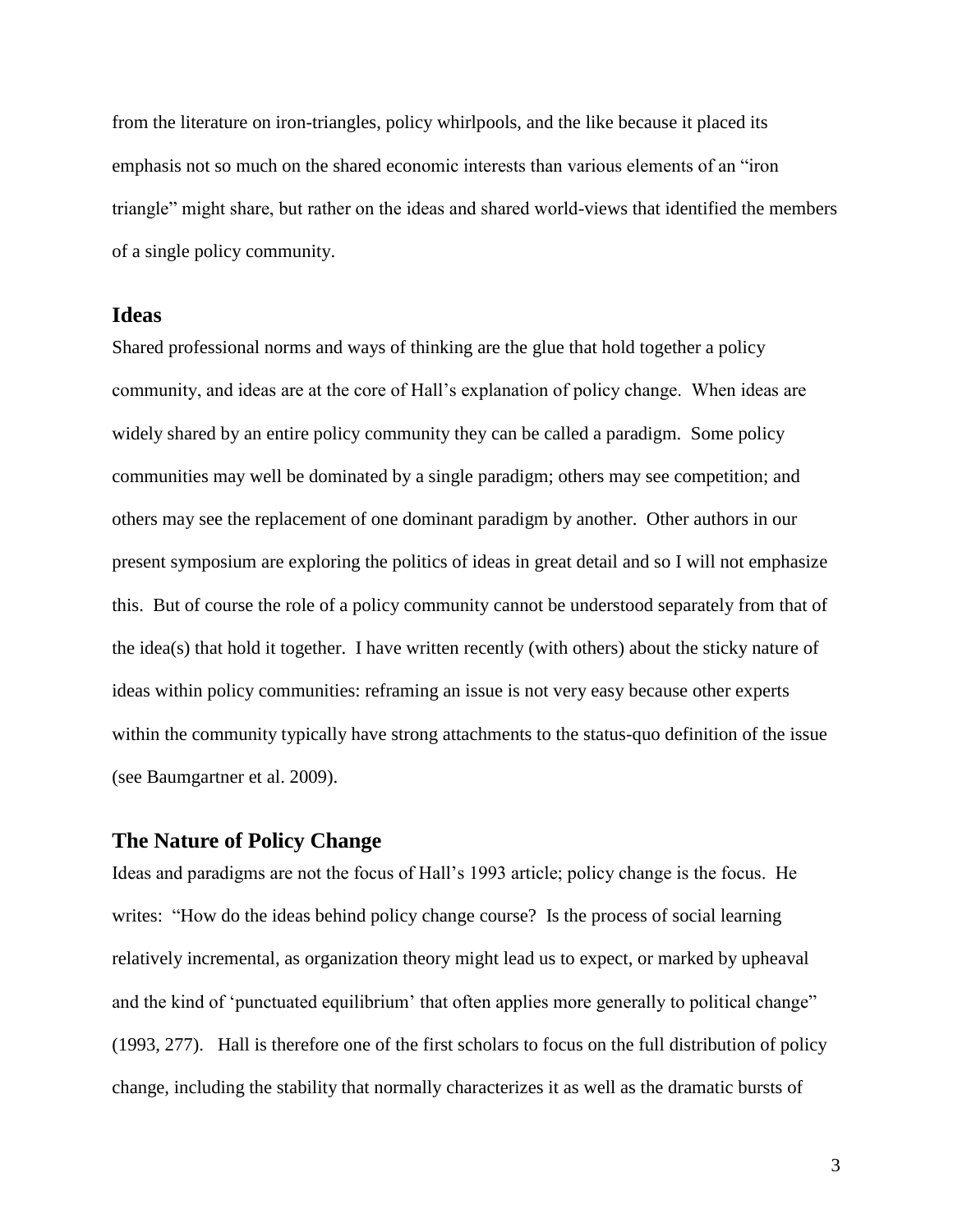change that sometimes come about. Further, his explanation of change is very close to one Bryan Jones and I developed in a book published that same year: the interaction of what we called the "venues" of political authority and the "image" of the policy, or the ideas associated with it. In Hall's formulation,

issues of authority are likely to be central to the process of paradigm change. Faced with conflicting opinions from the experts, politicians will have to decide whom to regard as authoritative, especially on matters of technical complexity…. In other words, the movement from one paradigm to another is likely to be preceded by significant shifts in the locus of authority over policy (1993, 280).

Bryan Jones and I described this process slightly differently in asserting that the emergence of a new policy "image" (or paradigm) can weaken the claim of jurisdictional authority that an institution ("venue") might have made over an issue, and that initial movements by other institutions to claim control can further reinforce the rival paradigm, resulting in a snow-ball process that leads to the same result that Hall describes above (Baumgartner and Jones 1991, 1993).

Hall is clear in his 1993 piece that the dependent variable is policy change and the question of interest is not to explain a single change, but to understand the "nature" of policy change more generally. Is it typically incremental, is it immune from radical change, or, as he writes, is it perhaps prone to the characteristics of punctuated equilibrium? Ideas are the key in explaining his conclusions, and the conclusions are that policy change is typically highly constrained because the ideas that support the status quo remain extremely powerful but that in the presence of paradigmatic shifts the policies themselves can be transformed, creating a new equilibrium and a stark break from the past. Further, he explains, moderate changes may

4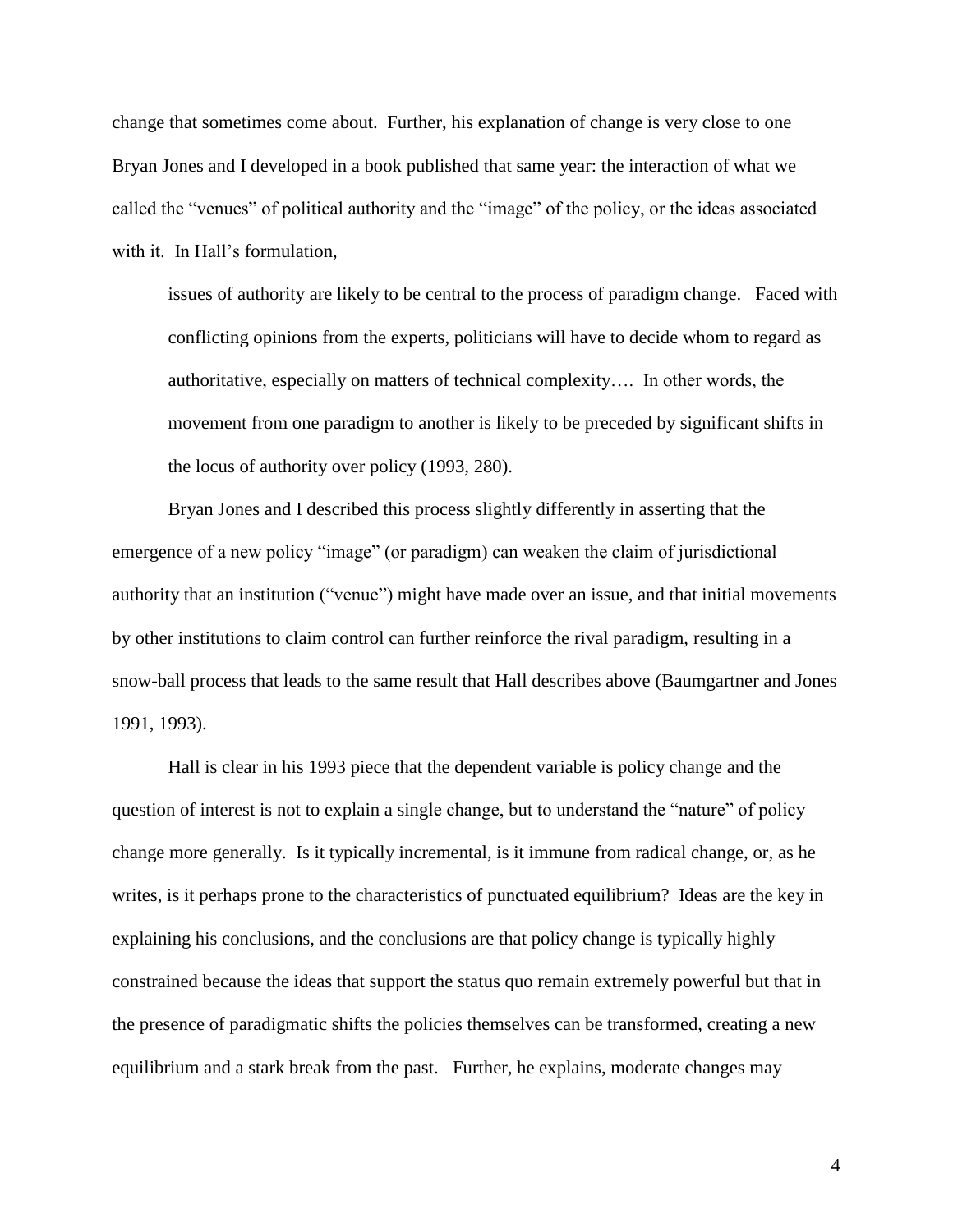dominate as the fundamental thrust of policy direction is widely accepted within the locus of political authority, with marginal adjustments and incremental improvements dominating. With no threat to the status quo, administrators tinker with the policy to attempt to improve it. At other times, more significant policy shifts may occur, as circumstances warrant a more significant break with a (failing) status quo policy. And, once in a great while, paradigmatic shifts may bring about dramatic reversals.

While Hall's work does not lay it out in the same manner as Bryan Jones and I later went on to do, our work seems to reach the same conclusions from different approaches, and to demonstrate the validity of similar ideas with very different methodologies. Figure 1 displays what I think of as the most general demonstration of the power of he punctuated equilibrium approach to policy change. It is the simple frequency distribution of annual budget changes across about sixty categories of US federal spending from 1947 to 2008.

#### (Insert Figure 1 about here)

The figure makes clear that the vast bulk of budgetary shifts in the post-war period are extremely minor adjustments: changes between -5 percent and +15 percent constitute the huge central peak of the distribution. But the figure also shows surprisingly "fat tails" (and the righthand tail continues on so far that we had to cluster all extremely high values at +150 percent in order to make the graph be readable). The combination of what could be called "extreme incrementalism" (reflected in the central peak) and significant numbers of radical budget changes is powerful evidence, across the board, for the punctuated equilibrium notions that Hall described in his 1993 article. And his explanation, that ideas matter, helps explain both the stability and the change.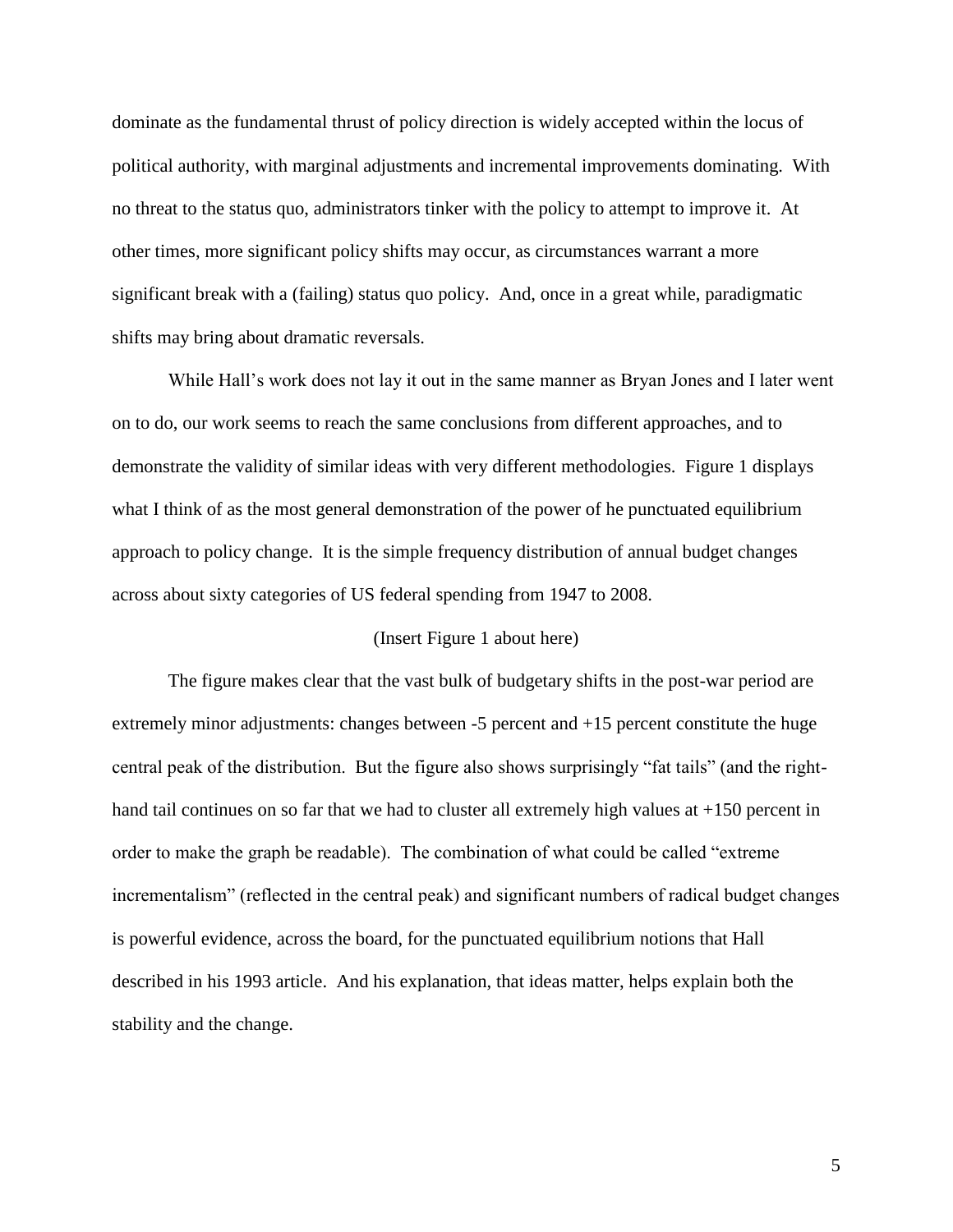## **Three Levels of Change**

One of the most compelling elements of Hall"s argument is that there are three types of policy change, each associated with a higher level of change: routine adjustments to known policy instruments; changes in the policy instruments themselves used to achieve shared policy goals; and shifts in the goals themselves. There is no question that new ideas can be at different levels, and my own work with Bryan Jones has addressed the issue in similar (but not identical) ways: we develop an understanding of the nature of the social problem; assess the relevant solutions; and pick among the relevant policy options (Jones and Baumgartner 2005, ch. 2). In all cases, one element is key: has the status quo been discredited, and to what degree? In cases where the status quo policy can be demonstrated to be functioning reasonably well, or where there is no widely accepted alternative policy available, significant policy change is unlikely and whatever changes do occur would be expected to remain in that high central peak of minimal adjustment as shown in Figure 1. Where the status quo is highly discredited, on the other hand (e.g., mortgage and securities regulation after the 2007 financial crisis), proponents with radically new ideas may at least try to get them accepted. And, as Hall suggests, they might be able to alter the very definition of what goals we are attempting to achieve. So all this makes perfect sense and gives an excellent understanding of why policies change so little most of the time but can sometimes change so dramatically.

Natural scientists studying physical processes are prone to recreate the distribution of observations with a mathematical model. If the model fits the data, then the simplest explanation of the distribution of the observations would be one that has one explanation for each element in the mathematical model. In the next section I look at budgetary changes at three very different levels of aggregation and show that the same distribution applies to all of them. No matter how we aggregate the data, we see something remarkably like what we saw in Figure 1. So the

6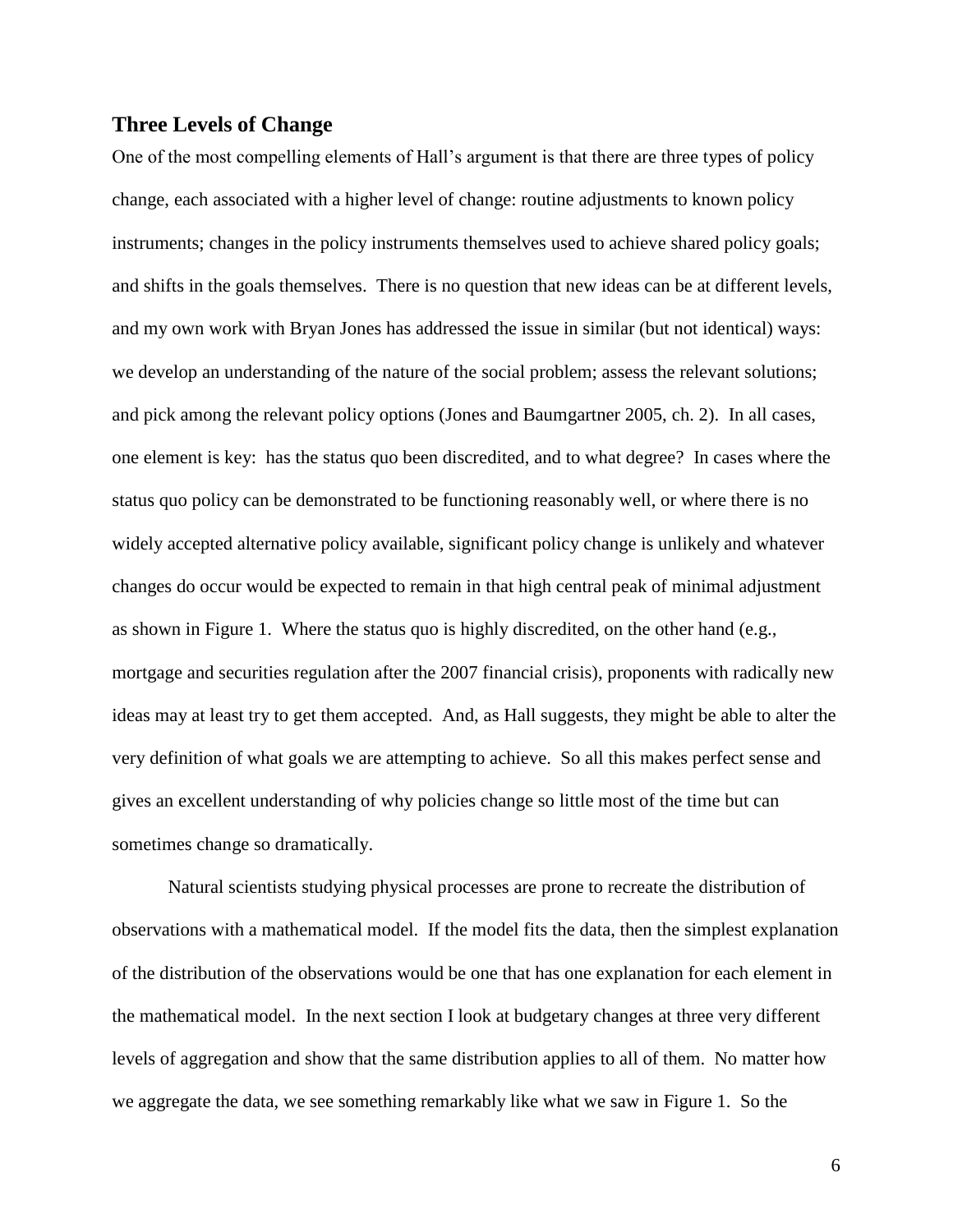question that follows from this, which I pick up on the conclusion, is whether we need to distinguish among the three levels of change that Hall proposes, or whether perhaps there is a more general process that explains policy change of all types.

### **The Distribution of Changes at Three Levels of Aggregation**

This section presents a series of data on the same question aggregated in three ways: The entire US federal budget (one observation per year); by OMB "function"; and by OMB "subfunction." The Office of Management and Budget presents the annual budget in 17 major categories of spending (called "functions") and further breaks these down into about 60 smaller components, called "subfunctions." The Policy Agendas Project (PAP; [www.policyagendas.org\)](http://www.policyagendas.org/) makes available all these data and has revised the historical data back to 1947 to ensure consistency in the use of current OMB definitions of what the categories entail. (That is, any shifts in spending cannot be attributed to changes in OMB"s classification system.)

Figure 2 presents the trace of federal spending from 1791 to 1990 in billions of inflationadjusted 1984 dollars. Figure 2a presents the raw numbers and 2b shows the same figures on a logarithmic scale to make the early period more discernible. Spending started at the equivalent of approximately \$4 million in 1791, reached \$10 million by 1799, \$50 million in 1847, surged from \$67 to \$475 million in 1862, then up to \$1.298 billion in 1865 before declining to \$521 million in 1866 and down to \$237 million in 1878. It remained in a period of slow growth until the outbreak of World War One when it moved from \$713 million in 1916 and, in annual increments, to \$1.954 billion, \$12.677 billion, and \$18.493 billion in 1918 before declining sharply to \$2.924 billion in 1925. The increase associated with World War Two was substantial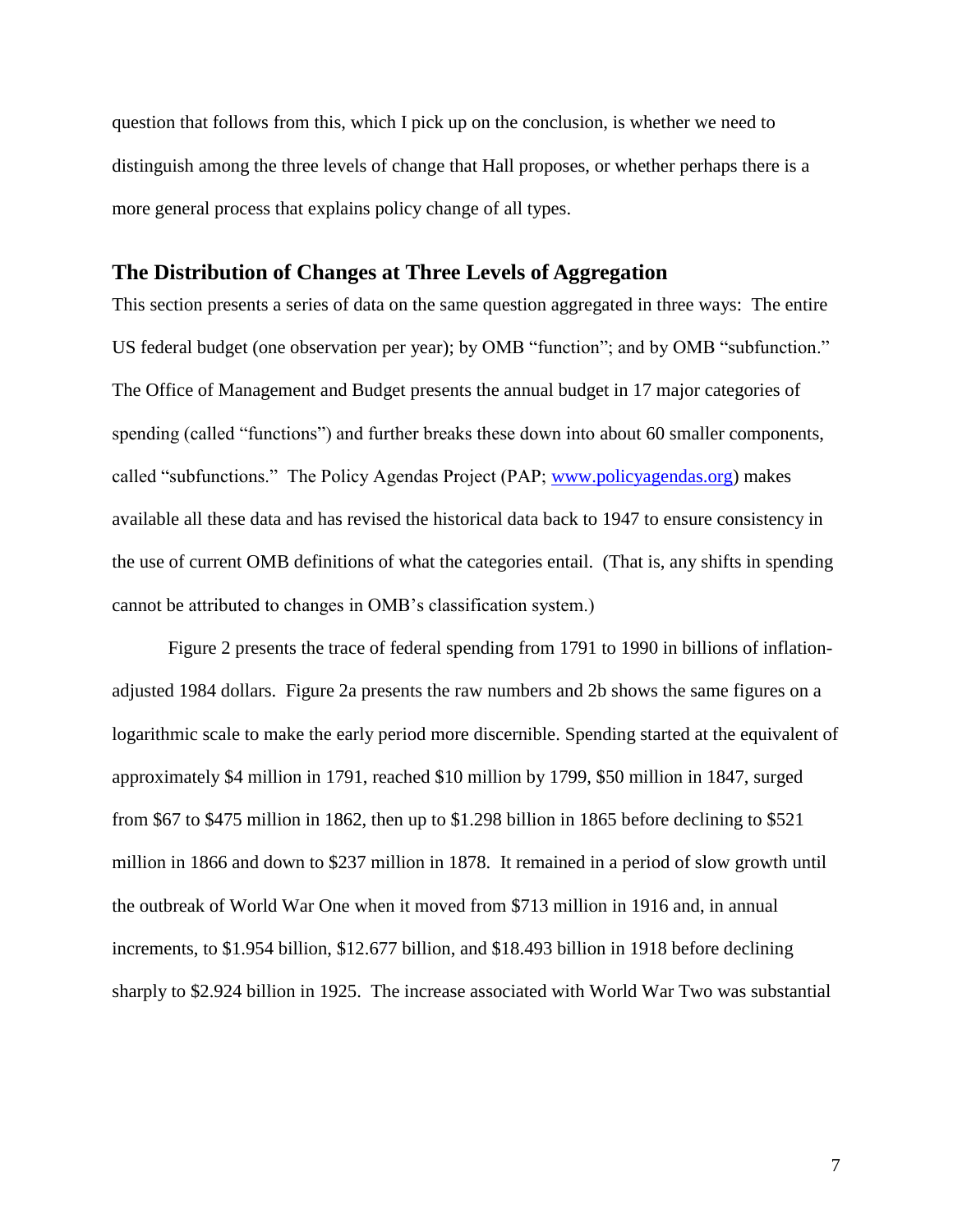as well, from \$6.765 billion in 1938 to a peak of \$98.303 billion in 1945. Spending reached the inflation-adjusted level of \$100 billion by 1962 and ended the series at \$1.056 trillion in 1988.<sup>1</sup>

### (Insert Figure 2 about here)

A simple glance at the data, especially on the log scale, makes clear that dramatic adjustments are surprisingly common. Figure 3 shows the same data, on a logarithmic scale, in terms of dollars per capita.

### (Insert Figure 3 about here)

Federal spending per capita in the early years of the Republic was approximately 20 dollars. Significant "ratchet effects" can be seen after the war of 1812 and in the 1830s. At the close of the Civil War, spending settles to a level of approximately 100 dollars per capita, about five times higher than two generations before. Later wars also create shifts in the order of magnitude of the size of government, after the war-time spending is taken out of the picture. Clearly, what we expect of government, a very large-scale question, goes through some important, but only occasional, adjustments. Typically, we expect from government a similar array of goods and services as we had expected in the previous year. Occasionally, we dramatically change our expectations. Demonstrated failure of the status quo (through the outbreak of war) may have a lot to do with this.

Figure 4 presents the data from Figure 2 as a frequency distribution. It shows 197 annual observations ranging from three years when the budget declined (in one year!) by more than 50 percent, through the bulk of observations where the budget shifted only incrementally from what

 $\overline{a}$ 

<sup>&</sup>lt;sup>1</sup> These data come from OMB historical files. I am in the midst of a project to update to the current period and to adjust them to a more recent budget year. The 2011 federal budget is now over \$3 trillion.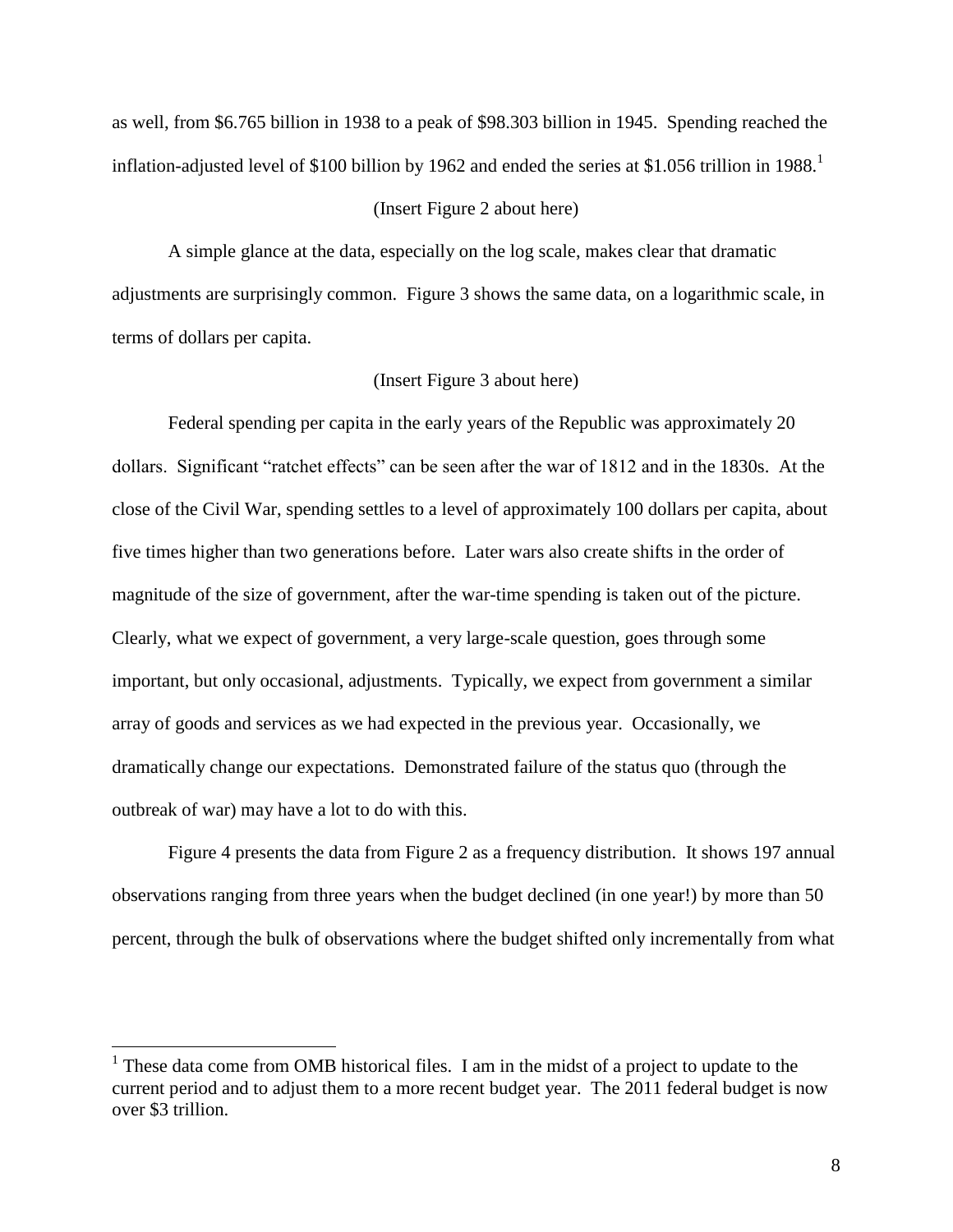it had been in the previous year, to five observations when the budget increased by more than 150 percent.

#### (Insert Figure 4 about here)

Figure 5 presents the same presentation but aggregated at the level of the OMB "function," or major category of spending. Rather than 197 annual observations, here we have just over 1,000 cases from 1947 to 2008, with 17 consistent categories of spending per year. This is similar to Figure 1, which presented the OMB "subfunction" level, with almost 4,000 observations covering the same historical period.

### (Insert Figure 5 about here)

Figures 1, 4, and 5 show that each of the series is associated with a "extreme-value" distribution which Bryan Jones and I have previously argued is emblematic of a punctuatedequilibrium pattern of policy change: An over-abundance of extremely small adjustments based on the previous year"s base combined with a consistent presence of changes many standard deviations from the average. Further, these extreme values occur on both the positive and negative sides of the distribution, though they are more common on the positive side.

The similar characteristics of the data series even at different levels of aggregation suggests a "scale-free" process (see for example Bak 1996, Sornette 2000, or Barabasi 2005 for discussions of this concept, common in the study of complexity). While it is clear that many of the huge shifts in overall spending patterns at the highest level of aggregation seem to be due to wars, the same may not be true at lower levels of aggregation. No matter which distribution we consider, it is clear that the US federal budget is an extreme distribution indeed. (For more details on this analysis and findings that the results are quite common across western countries,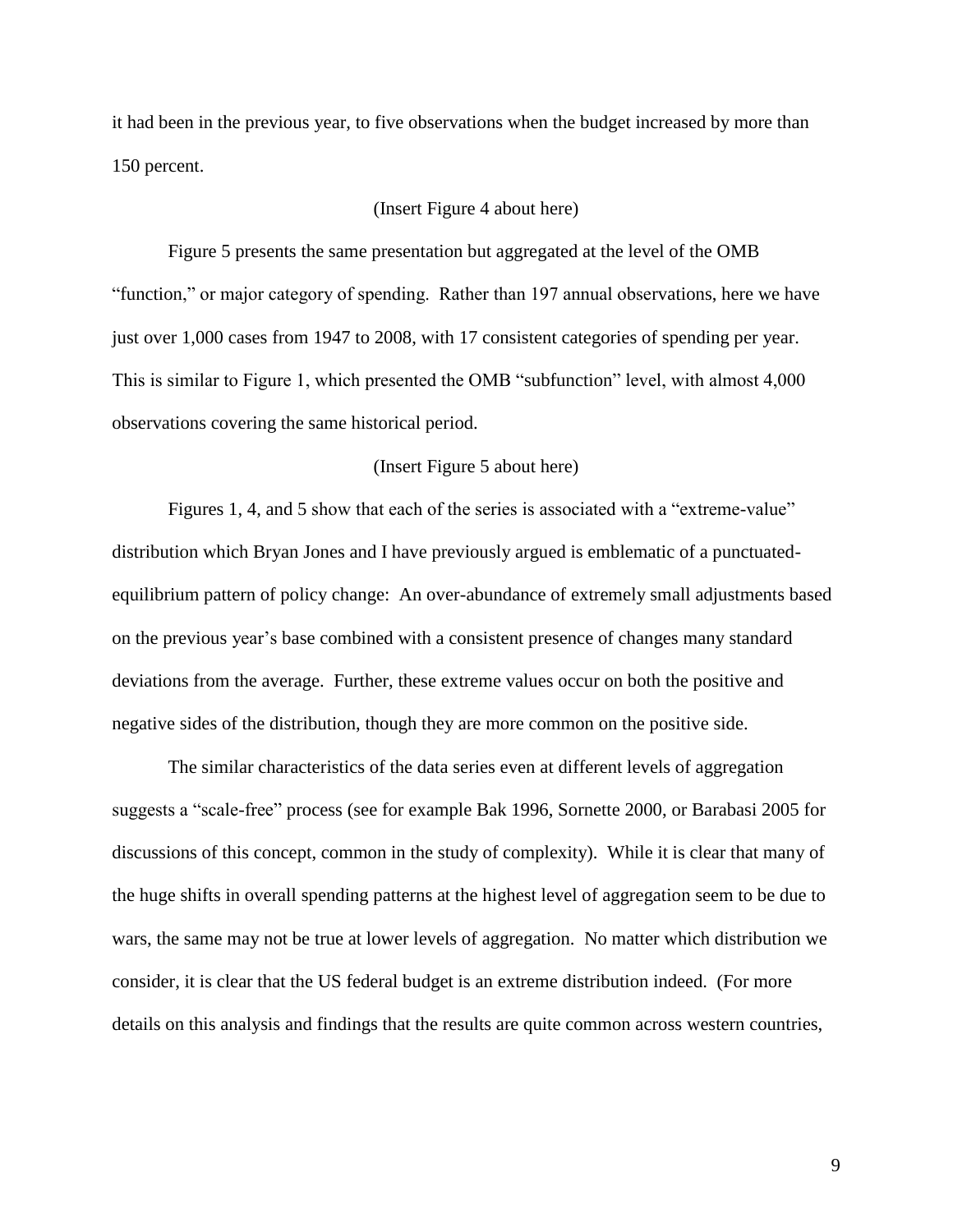see Jones et al. 2009.) If the process produces a similar pattern of outcomes no matter the scale, similar processes may be at work at each scale as well.

### **Thinking about Policy Change**

Hall"s 1993 article focused attention on the issue of ideas and policy paradigms. He used these to explain policy change, and suggested that three levels of policy change relate to distinct processes. I agree. However, rather than assert a clean distinction among these three levels of policy change, the evidence I have presented about the common features of policy change in the US budget at three different levels of aggregation suggests that perhaps a simpler set of ideas would carry as much water. An interesting way to think of the issue, and one that has not been widely investigated, is the degree of discredit to the status quo. This would involve those individual leaders or agencies who have controlled the policy and the ideas that have justified the previous policy. New ideas must be generated, of course, and several authors have focused on how this occurs. But another part of the equation is what forces weaken the defenders of the status quo. These weaknesses may be minor, moderate, or fundamental, as Hall"s levels of change analysis suggests. But perhaps they are not matters of kind, but of degree.

### **References**

- Aberbach, Joel D., Robert D. Putnam, and Bert A. Rockman. 1981. *Bureaucrats and Politicians in Western Europe*. Cambridge: Harvard University Press.
- Anton, Thomas J. 1980. *Administered Politics: Elite Political Culture in Sweden*. Boston: Martinus Nijhoff.
- Bak, Per. 1996. *How Nature Works: The Science of Self-Organized Criticality.* New York: Copernicus.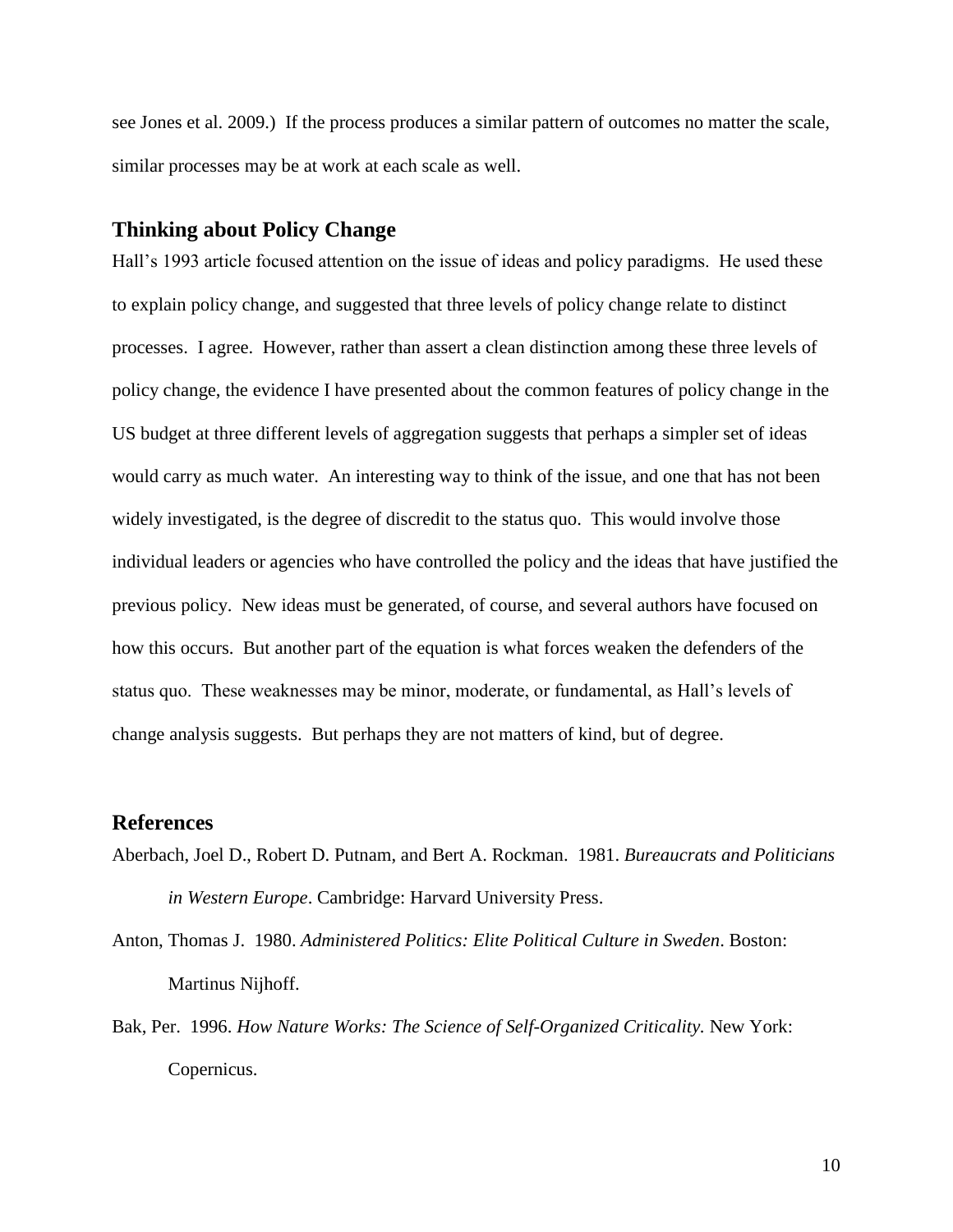Barabasi, Albert-Laszlo. 2005. *Linked*. New York: Penguin.

- Baumgartner, Frank R. 1989a. *Conflict and Rhetoric in French Policymaking*. Pittsburgh: University of Pittsburgh Press.
- Baumgartner, Frank R. 1989b. Independent and Politicized Policy Communities: Education and Nuclear Energy in France and the United States. *Governance* 2 (1): 42*–*66.
- Baumgartner, Frank R., Jeffrey M. Berry, Marie Hojnacki, David C. Kimball, and Beth L. Leech. 2009. *Lobbying and Policy Change: Who Wins, Who Loses, and Why*. Chicago: University of Chicago Press.
- Baumgartner, Frank R., and Bryan D. Jones. 1991. Agenda Dynamics and Policy Subsystems. *Journal of Politics* 53 (November): 1044–74.
- Baumgartner, Frank R., and Bryan D. Jones. 1993. *Agendas and Instability in American Politics*. Chicago: University of Chicago Press.
- Campbell, John Creighton, with Mark A. Baskin, Frank R. Baumgartner, and Nina P. Halpern. 1989. Afterword on Policy Communities: A Framework for Comparative Research. *Governance* 2 (1): 86*–*95.
- Eldersveld, Samuel J., Jan Kooiman, and Theo van der Tak. 1981. *Elite Images of Dutch Politics: Accommodation and Conflict*. Ann Arbor: University of Michigan Press.
- Hall, Peter A. 1986. *Governing the Economy: The Politics of State Intervention in Britain and France*. New York: Oxford University Press.
- Hall, Peter A. 1993. Policy Paradigms, Social Learning, and the State: The Case of Economic Policymaking in Britain. *Comparative Politics* 25: 275–96.
- Hall, Peter A., and Rosemary C. R. Taylor. 1996. Political Science and the Three New Institutionalisms. *Political Studies* 44: 936–57.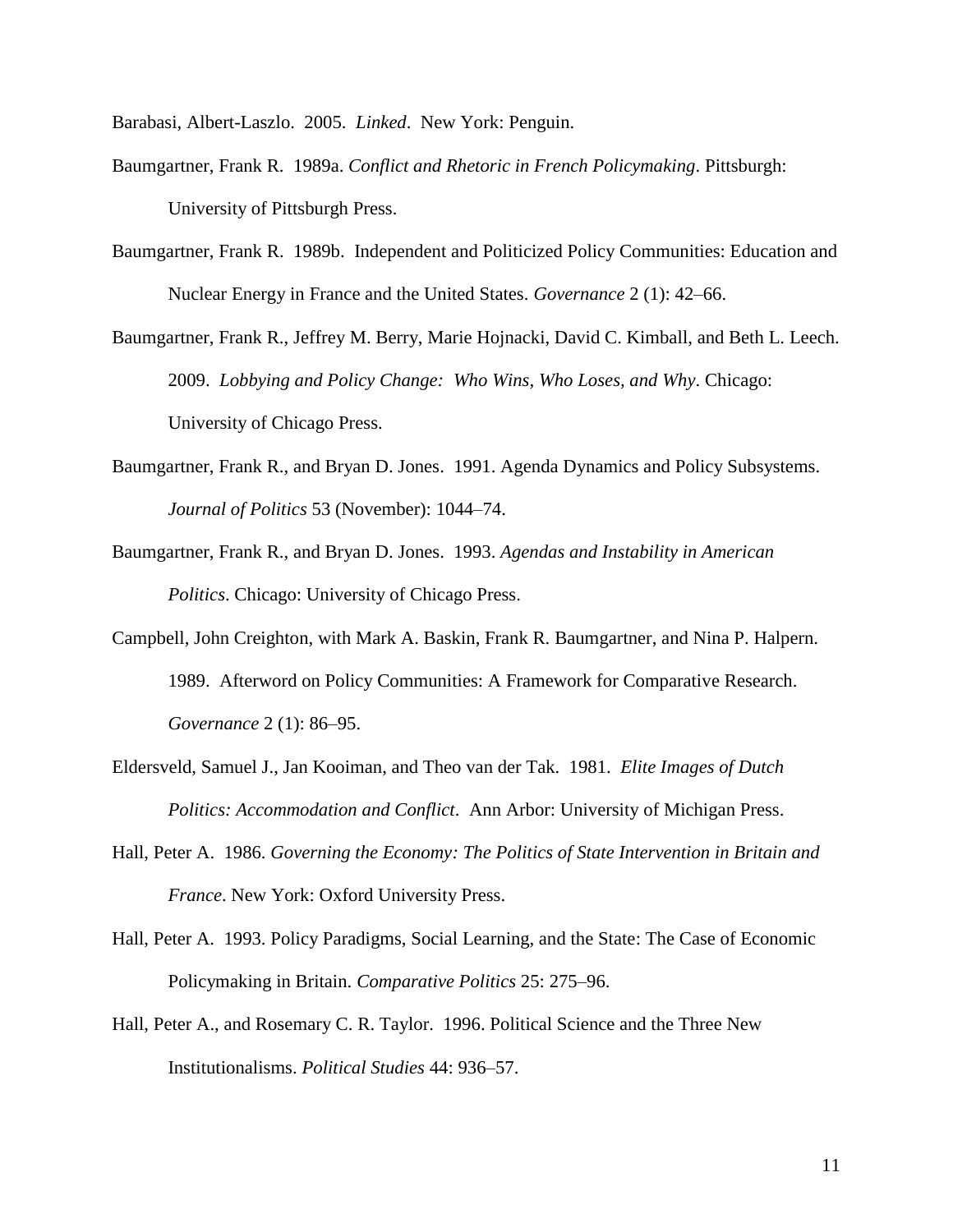- Hall, Peter A., ed. 1989. *The Political Power of Economic Ideas: Keynesianism across Nations.* Princeton, NJ: Princeton University Press.
- Heclo, Hugh. 1974. *Modern Social Policies in Britain and Sweden: From Relief to Income Maintenance*. New Haven: Yale University Press.
- Heclo, Hugh. 1978. Issue Networks and the Executive Establishment. In Anthony King, ed. *The New American Political System*. Washington: American Enterprise Institute.
- Jones, Bryan D., and Frank R. Baumgartner. 2005. *The Politics of Attention: How Government Prioritizes Problems*. Chicago: University of Chicago Press.
- Jones, Bryan D., Frank R. Baumgartner, Christian Breunig, Christopher Wlezien, Stuart Soroka, Martial Foucault, Abel François, Christoffer Green-Pedersen, Peter John, Chris Koski, Peter B. Mortensen, Frédéric Varone, and Stefaan Walgrave. 2009. A General Empirical Law for Public Budgets: A Comparative Analysis. *American Journal of Political Science* 53, 4 (October): 855–73.
- Kingdon, John W. 1984. *Agendas, Alternatives, and Public Policies.* Boston: Little, Brown.

Putnam, Robert D. 1976. *The Comparative Study of Political Elites*. New York: Prentice Hall.

Sornette, Didier. 2000. *Critical Phenomena in Natural Sciences.* Berlin: Springer.

Walker, Jack L., Jr. 1977. Setting the Agenda in the U.S. Senate: A Theory of Problem Selection. *British Journal of Political Science* 7: 423–45.

Walker, Jack L., Jr. 1989. Introduction: Policy Communities as a Global Phenomena. *Governance* 2 (1): 1*–*4.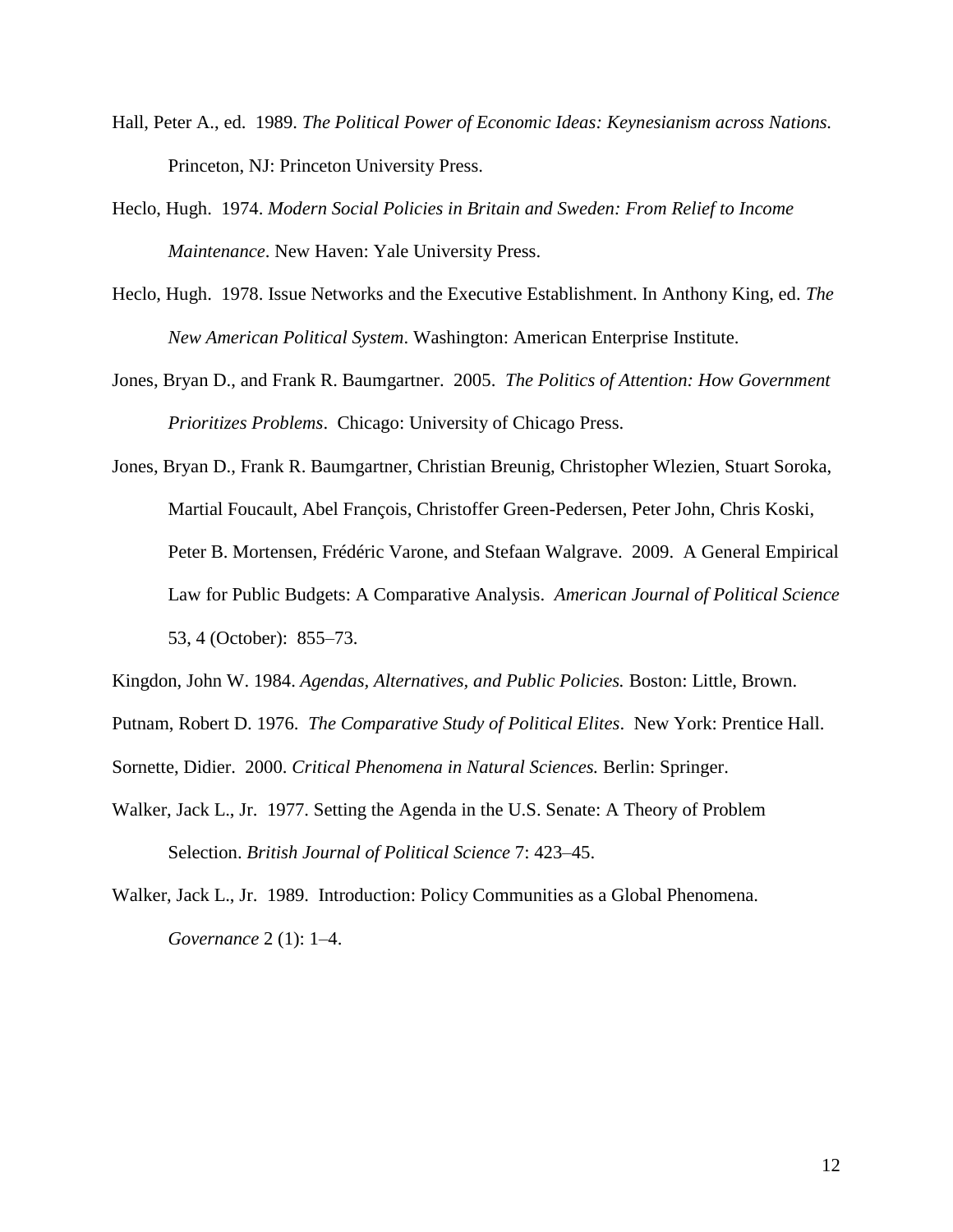

Figure 1. Distribution of budget changes, OMB subfunctions, 1947-2008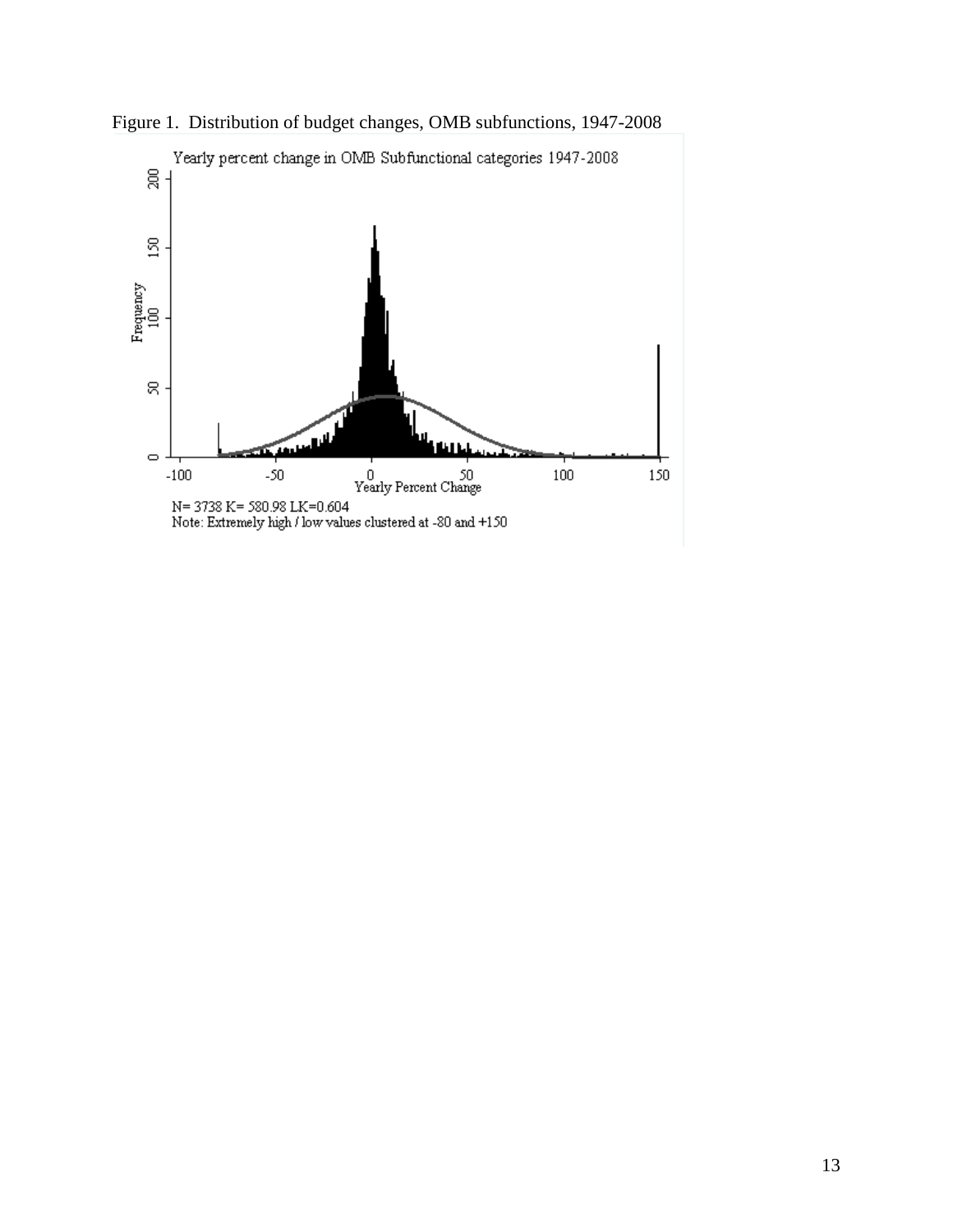1000  $\bullet$  $\frac{1}{2000}$ 1900<br>Year 1950 1800 1850 US Federal Government Outlays 1000  $\frac{6}{2}$ S  $\overline{0}$  $\frac{1}{2000}$ 1900<br>Year 1850 1800 1950 US Federal Government Outlays in billions of 1984 dollars

Figure 2. US Federal Spending, 1791-1988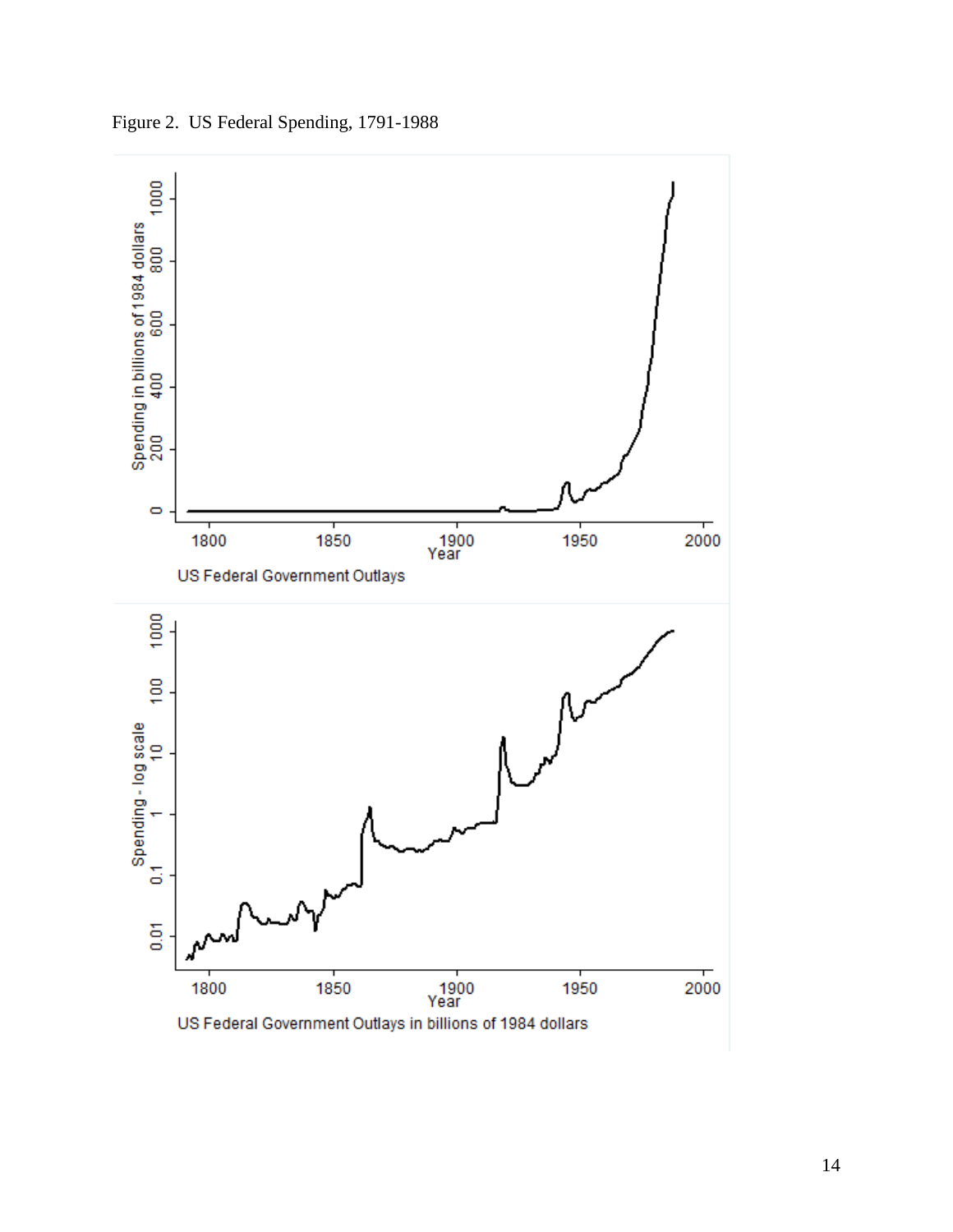Figure 3. Spending per Capita, 1791–2008.